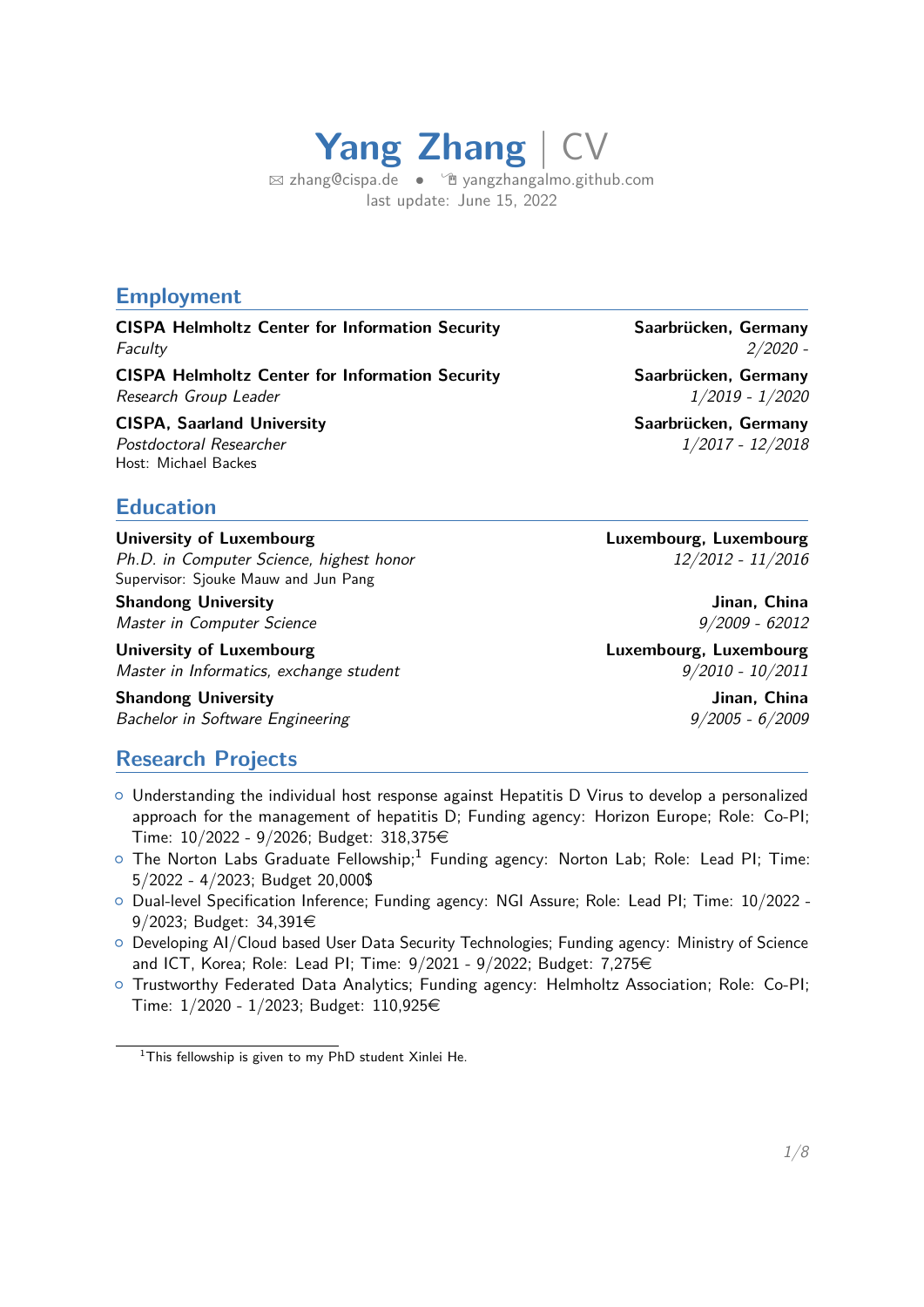# **Research Interests**

- **o** Trustworthy Machine Learning
- **o** Social Network Analysis
- **o** Misinformation, Hate Speech, and Memes

# **Service**

- { PC member
	- **-** 2023: IEEE S&P, NDSS
	- **-** 2022: USENIX Security, CCS, NeurIPS, ICLR, KDD, WWW, AAAI, PETS, ASIACCS
	- **-** 2021: USENIX Security, CCS, WWW, AAAI, Euro S&P, PETS, ASIACCS
	- **-** 2020: CCS, WWW, ICWSM, RAID, PETS
	- **-** 2019: CCS, ISMB/ECCB
- { PC chair
	- **-** The 1st International Workshop on Ethics in Computer Security (EthiCS 2022)
- **O** Organizer
	- **-** Privacy and Security in ML Seminars[2](#page-1-0)

### **Awards**

- o Busy Beaver teaching award for seminar "Privacy of Machine Learning" at Saarland University (2021 Winter)
- { Distinguished paper award, NDSS 2019
- { Distinguished reviewer award, TrustML Workshop 2020 (co-located with ICLR 2020)
- <sup>o</sup> Best paper award, ARES 2014

## **Publication**

I have published more than 50 peer-reviewed papers so far. My publication list can also be found at DBLP<sup>[3](#page-1-1)</sup> and Google Scholar,<sup>[4](#page-1-2)</sup>, however, they may not be up to date. Note that in the domain of information security, the most prestigious conferences are IEEE S&P, CCS, USENIX Security, and NDSS.

#### Conference. . . . . . . . .

[1] Zheng Li and Yiyong Liu and Xinlei He and Ning Yu and Michael Backes and **Yang Zhang**. Auditing Membership Leakages of Multi-Exit Networks. In ACM SIGSAC Conference on Computer and Communications Security (CCS). ACM, 2022.

[2] Min Chen and Zhikun Zhang and Tianhao Wang and Michael Backes and Mathias Humbert and **Yang Zhang**. Graph Unlearning. In ACM SIGSAC Conference on Computer and Communications Security (CCS). ACM, 2022.

[3] Tianshuo Cong and Xinlei He and **Yang Zhang**. SSLGuard: A Watermarking Scheme for Self-supervised Learning Pre-trained Encoders. In ACM SIGSAC Conference on Computer and

<span id="page-1-0"></span><sup>2</sup> <https://prisec-ml.github.io/>

<span id="page-1-1"></span> $^3$ <https://dblp.org/pid/06/6785-16.html>

<span id="page-1-2"></span><sup>4</sup> <https://scholar.google.com/citations?user=Xeb2888AAAAJ>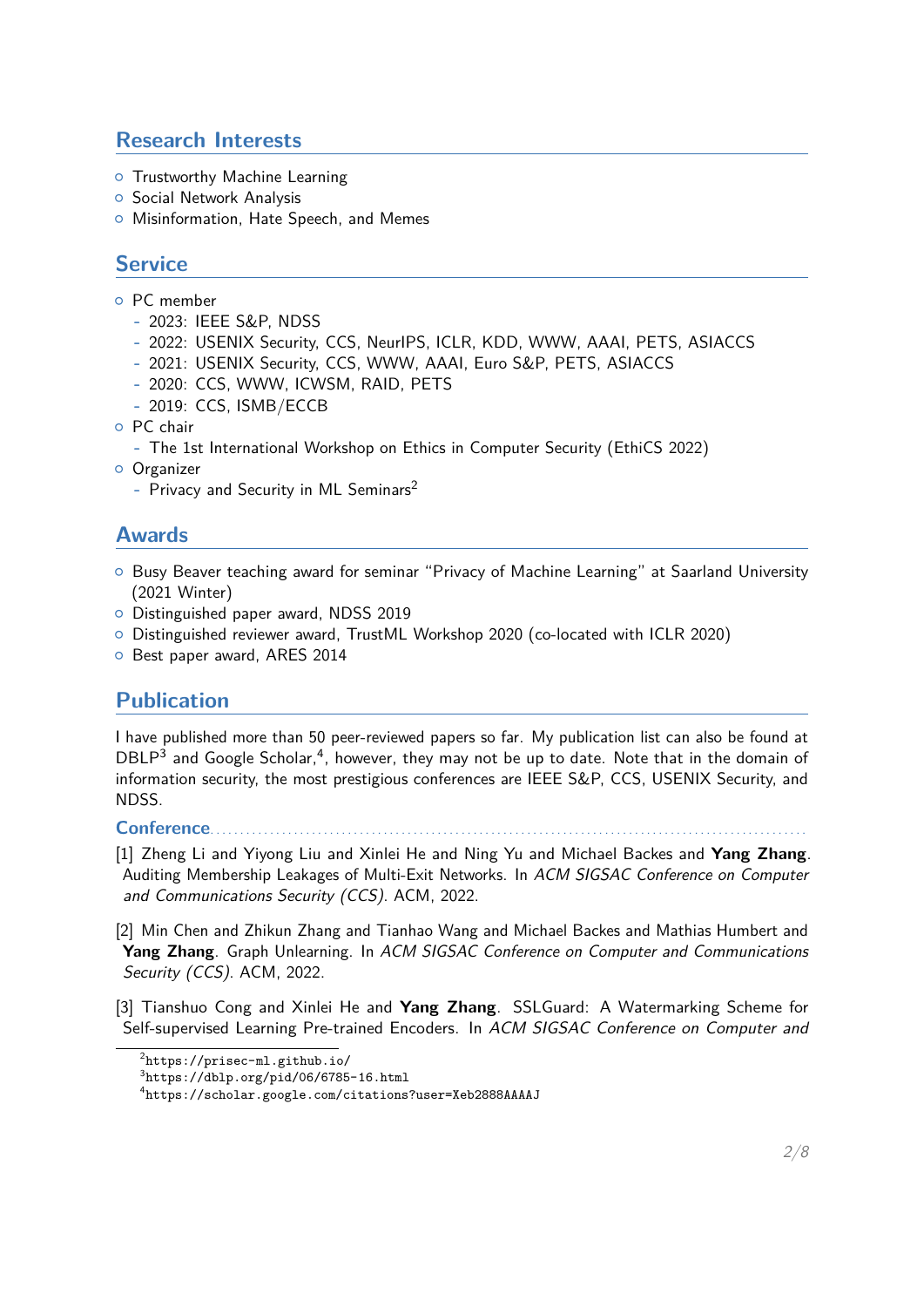Communications Security (CCS). ACM, 2022.

- [4] Yun Shen and Yufei Han and Zhikun Zhang and Min Chen and Ting Yu and Michael Backes and **Yang Zhang** and Gianluca Stringhini. Finding MNEMON: Reviving Memories of Node Embeddings. In ACM SIGSAC Conference on Computer and Communications Security (CCS). ACM, 2022.
- [5] Yugeng Liu and Rui Wen and Xinlei He and Ahmed Salem and Zhikun Zhang and Michael Backes and Emiliano De Cristofaro and Mario Fritz and **Yang Zhang**. ML-Doctor: Holistic Risk Assessment of Inference Attacks Against Machine Learning Models. In USENIX Security Symposium (USENIX Security). USENIX, 2022.
- [6] Yufei Chen and Chao Shen and Cong Wang and **Yang Zhang**. Teacher Model Fingerprinting Attacks Against Transfer Learning. In USENIX Security Symposium (USENIX Security). USENIX, 2022.
- [7] Zhikun Zhang and Min Chen and Michael Backes and Yun Shen and **Yang Zhang**. Inference Attacks Against Graph Neural Networks. In USENIX Security Symposium (USENIX Security). USENIX, 2022.
- [8] Xinyue Shen and Xinlei He and Michael Backes and Jeremy Blackburn and Savvas Zannettou and **Yang Zhang**. On Xing Tian and the Perseverance of Anti-China Sentiment Online. In International Conference on Weblogs and Social Media (ICWSM). AAAI, 2022.
- [9] Yun Shen and Xinlei He and Yufei Han and **Yang Zhang**. Model Stealing Attacks Against Inductive Graph Neural Networks. In IEEE Symposium on Security and Privacy (S&P). IEEE, 2022.
- [10] Ahmed Salem and Rui Wen and Michael Backes and Shiqing Ma and **Yang Zhang**. Dynamic Backdoor Attacks Against Machine Learning Models. In IEEE European Symposium on Security and Privacy (Euro S&P). IEEE, 2022.
- [11] Ahmed Salem and Michael Backes and **Yang Zhang**. Get a Model! Model Hijacking Attack Against Machine Learning Models. In Network and Distributed System Security Symposium (NDSS). Internet Society, 2022.
- [12] Junhao Zhou and Yufei Chen and Chao Shen and **Yang Zhang**. Property Inference Attacks Against GANs. In Network and Distributed System Security Symposium (NDSS). Internet Society, 2022.
- [13] Xinlei He and **Yang Zhang**. Quantifying and Mitigating Privacy Risks of Contrastive Learning. In ACM SIGSAC Conference on Computer and Communications Security (CCS), pages 845–863. ACM, 2021.
- [14] Min Chen and Zhikun Zhang and Tianhao Wang and Michael Backes and Mathias Humbert and **Yang Zhang**. When Machine Unlearning Jeopardizes Privacy. In ACM SIGSAC Conference on Computer and Communications Security (CCS), pages 896–911. ACM, 2021.
- [15] Minxing Zhang and Zhaochun Ren and Zihan Wang and Pengjie Ren and Zhumin Chen and Pengfei Hu and **Yang Zhang**. Membership Inference Attacks Against Recommender Systems. In ACM SIGSAC Conference on Computer and Communications Security (CCS), pages 864–879. ACM, 2021.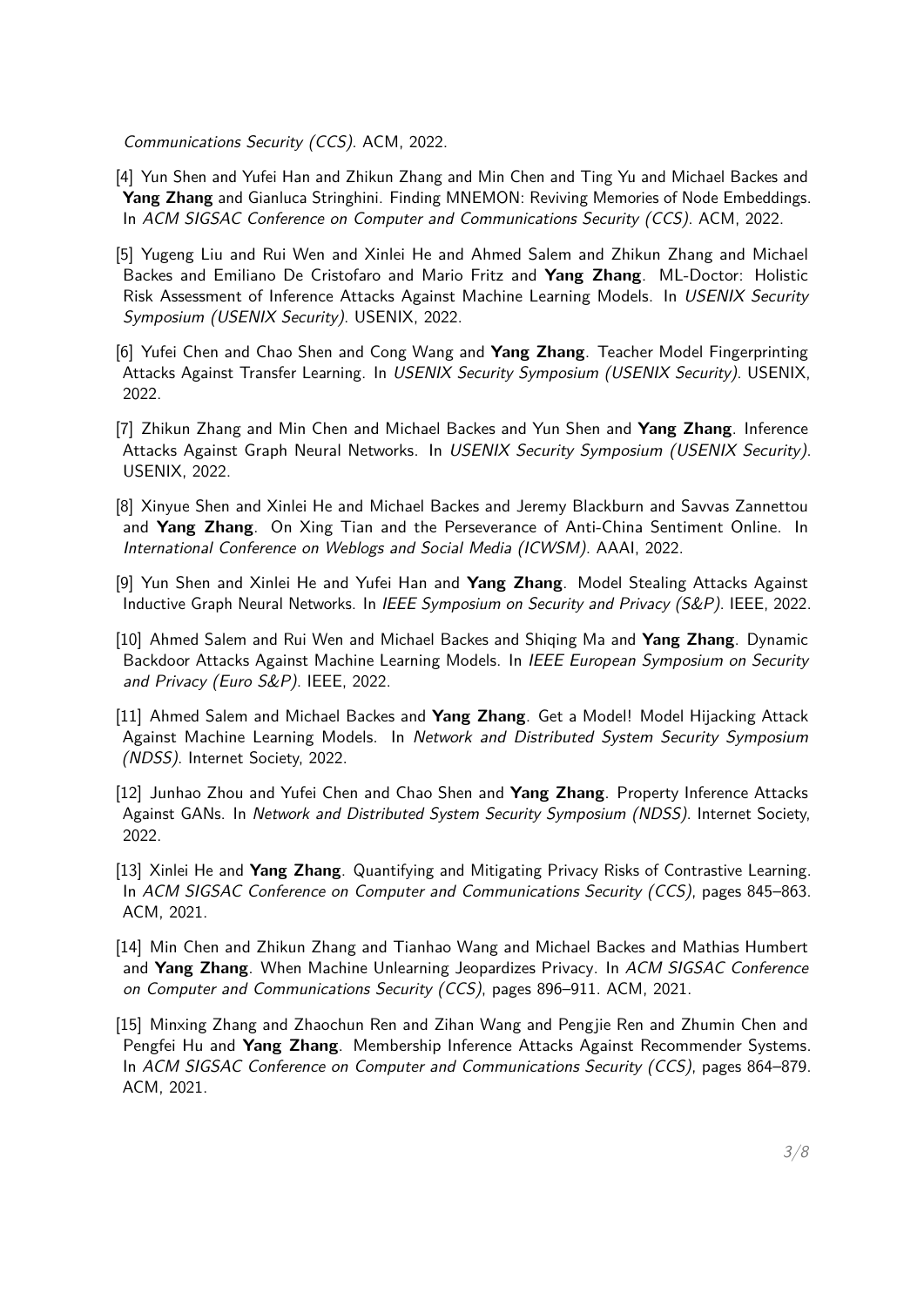- [16] Zheng Li and **Yang Zhang**. Membership Leakage in Label-Only Exposures. In ACM SIGSAC Conference on Computer and Communications Security (CCS), pages 880–895. ACM, 2021.
- [17] Xiaoyi Chen and Ahmed Salem and Michael Backes and Shiqing Ma and Qingni Shen and Zhonghai Wu and **Yang Zhang**. BadNL: Backdoor Attacks Against NLP Models with Semanticpreserving Improvements. In Annual Computer Security Applications Conference (ACSAC), pages 554–569. ACSAC, 2021.
- [18] Xinlei He and Jinyuan Jia and Michael Backes and Neil Zhenqiang Gong and **Yang Zhang**. Stealing Links from Graph Neural Networks. In USENIX Security Symposium (USENIX Security), pages 2669–2686. USENIX, 2021.
- [19] Zhikun Zhang and Tianhao Wang and Jean Honorio and Ninghui Li and Michael Backes and Shibo He and Jiming Chen and **Yang Zhang**. PrivSyn: Differentially Private Data Synthesis. In USENIX Security Symposium (USENIX Security), pages 929–946. USENIX, 2021.
- [20] Fatemeh Tahmasbi and Leonard Schild and Chen Ling and Jeremy Blackburn and Gianluca Stringhini and **Yang Zhang** and Savvas Zannettou. "Go eat a bat, Chang!": On the Emergence of Sinophobic Behavior on Web Communities in the Face of COVID-19. In The Web Conference (WWW). ACM, 2021.
- [21] Rui Wen and Yu Yu and Xiang Xie and **Yang Zhang**. LEAF: A Faster Secure Search Algorithm via Localization, Extraction, and Reconstruction. In ACM SIGSAC Conference on Computer and Communications Security (CCS), pages 1219–1232. ACM, 2020.
- [22] Dingfan Chen and Ning Yu and **Yang Zhang** and Mario Fritz. GAN-Leaks: A Taxonomy of Membership Inference Attacks against Generative Models. In ACM SIGSAC Conference on Computer and Communications Security (CCS), pages 343–362. ACM, 2020.
- [23] Ahmed Salem and Apratim Bhattacharya and Michael Backes and Mario Fritz and **Yang Zhang**. Updates-Leak: Data Set Inference and Reconstruction Attacks in Online Learning. In USENIX Security Symposium (USENIX Security), pages 1291–1308. USENIX, 2020.
- [24] Inken Hagestedt and Mathias Humbert and Pascal Berrang and Irina Lehmann and Roland Eils and Michael Backes and **Yang Zhang**. Membership Inference Against DNA Methylation Databases. In IEEE European Symposium on Security and Privacy (Euro S&P), pages 509-520. IEEE, 2020.
- [25] **Yang Zhang** and Mathias Humbert and Bartlomiej Surma and Praveen Manoharan and Jilles Vreeken and Michael Backes. Towards Plausible Graph Anonymization. In Network and Distributed System Security Symposium (NDSS). Internet Society, 2020.
- [26] Jinyuan Jia and Ahmed Salem and Michael Backes and **Yang Zhang** and Neil Zhenqiang Gong. MemGuard: Defending against Black-Box Membership Inference Attacks via Adversarial Examples. In ACM SIGSAC Conference on Computer and Communications Security (CCS), pages 259–274. ACM, 2019.
- [27] Zheng Li and Chengyu Hu and **Yang Zhang** and Shanqing Guo. How to Prove Your Model Belongs to You: A Blind-Watermark based Framework to Protect Intellectual Property of DNN. In Annual Computer Security Applications Conference (ACSAC), pages 126–137. ACSAC, 2019.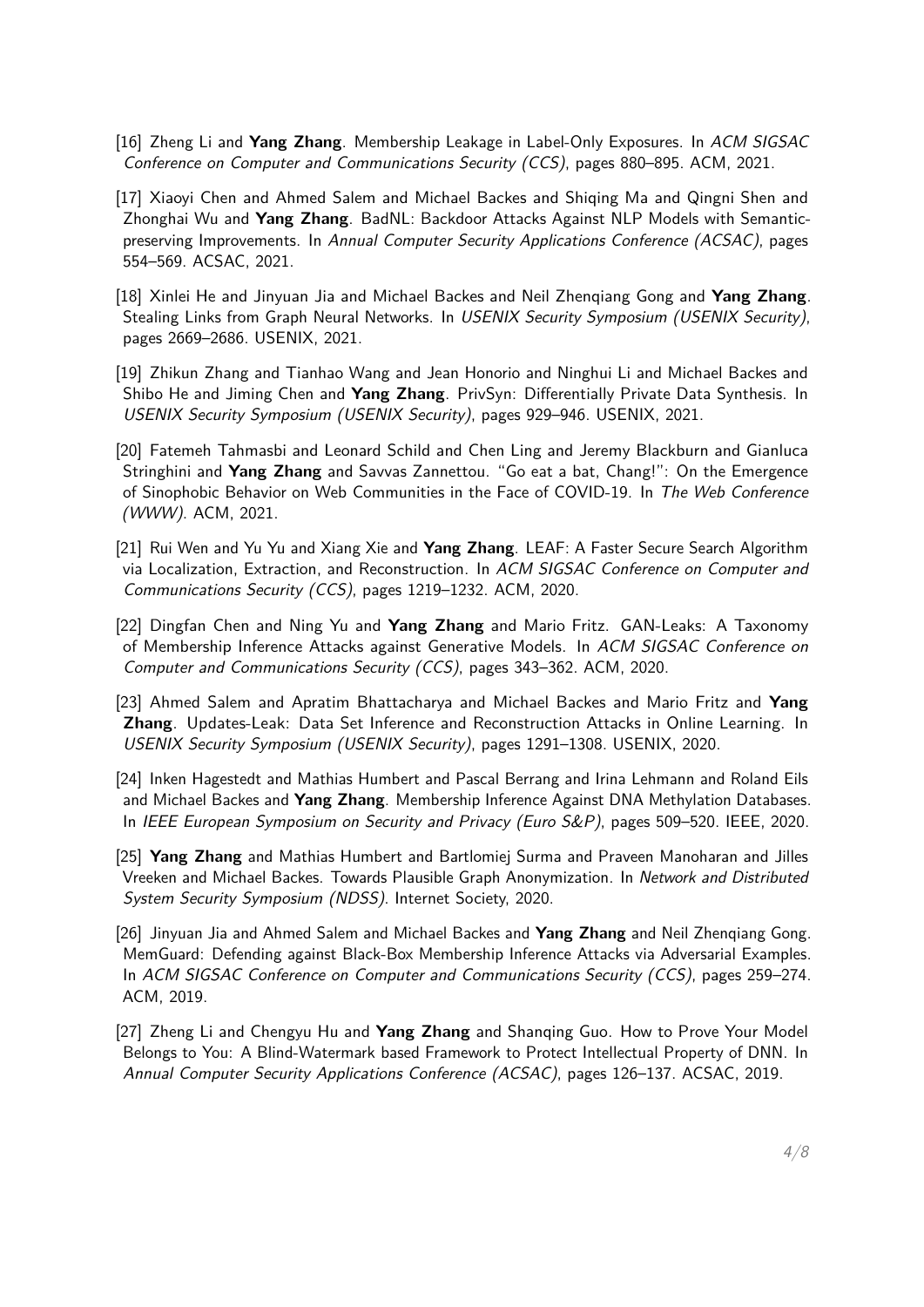- [28] Zhiqiang Zhong and **Yang Zhang** and Jun Pang. A Graph-Based Approach to Explore Relationship Between Hashtags and Images. In International Conference Web Information Systems Engineering (WISE), pages 473–488. Springer, 2019.
- [29] Tahleen Rahman and Bartlomiej Surma and Michael Backes and **Yang Zhang**. Fairwalk: Towards Fair Graph Embedding. In International Joint Conferences on Artifical Intelligence (IJCAI), pages 3289–3295. IJCAI, 2019.
- [30] **Yang Zhang**. Language in Our Time: An Empirical Analysis of Hashtags. In The Web Conference (WWW), pages 2378–2389. ACM, 2019.
- [31] Ahmed Salem and **Yang Zhang** and Mathias Humbert and Pascal Berrang and Mario Fritz and Michael Backes. ML-Leaks: Model and Data Independent Membership Inference Attacks and Defenses on Machine Learning Models. In Network and Distributed System Security Symposium (NDSS). Internet Society, 2019.
- [32] Inken Hagestedt and **Yang Zhang** and Mathias Humbert and Pascal Berrang and Haixu Tang and XiaoFeng Wang and Michael Backes. MBeacon: Privacy-Preserving Beacons for DNA Methylation Data. In Network and Distributed System Security Symposium (NDSS). Internet Society, 2019.
- [33] Fanghua Zhao and Linan Gao and **Yang Zhang** and Zeyu Wang and Bo Wang and Shanqing Guo. You Are Where You App: An Assessment on Location Privacy of Social Applications. In International Symposium on Software Reliability Engineering (ISSRE), pages 236–247. IEEE, 2018.
- [34] **Yang Zhang** and Mathias Humbert and Tahleen Rahman and Cheng-Te Li and Jun Pang and Michael Backes. Tagvisor: A Privacy Advisor for Sharing Hashtags. In The Web Conference (WWW), pages 287–296. ACM, 2018.
- [35] Pascal Berrang and Mathias Humbert and **Yang Zhang** and Irina Lehmann and Roland Eils and Michael Backes. Dissecting Privacy Risks in Biomedical Data. In IEEE European Symposium on Security and Privacy (Euro S&P), pages 62–76. IEEE, 2018.
- [36] Michael Backes and Mathias Humbert and Jun Pang and **Yang Zhang**. walk2friends: Inferring Social Links from Mobility Profiles. In ACM SIGSAC Conference on Computer and Communications Security (CCS), pages 1943–1957. ACM, 2017.
- [37] Jun Pang and **Yang Zhang**. Quantifying Location Sociality. In ACM Conference on Hypertext and Social Media (HT), pages 145–154. ACM, 2017.
- [38] Jun Pang and **Yang Zhang**. DeepCity: A Feature Learning Framework for Mining Location Check-Ins. In International Conference on Weblogs and Social Media (ICWSM), pages 652–655. AAAI, 2017.
- [39] Yan Wang and Zongxu Qin and Jun Pang and **Yang Zhang** and Xin Jin. Semantic Annotation for Places in LBSN Using Graph Embedding. In ACM International Conference on Information and Knowledge Management (CIKM), page 2343–2346. ACM, 2017.
- [40] **Yang Zhang** and Minyue Ni and Weili Han and Jun Pang. Does #like4like Indeed Provoke More Likes? In *International Conference on Web Intelligence (WI)*, pages 179–186. ACM, 2017.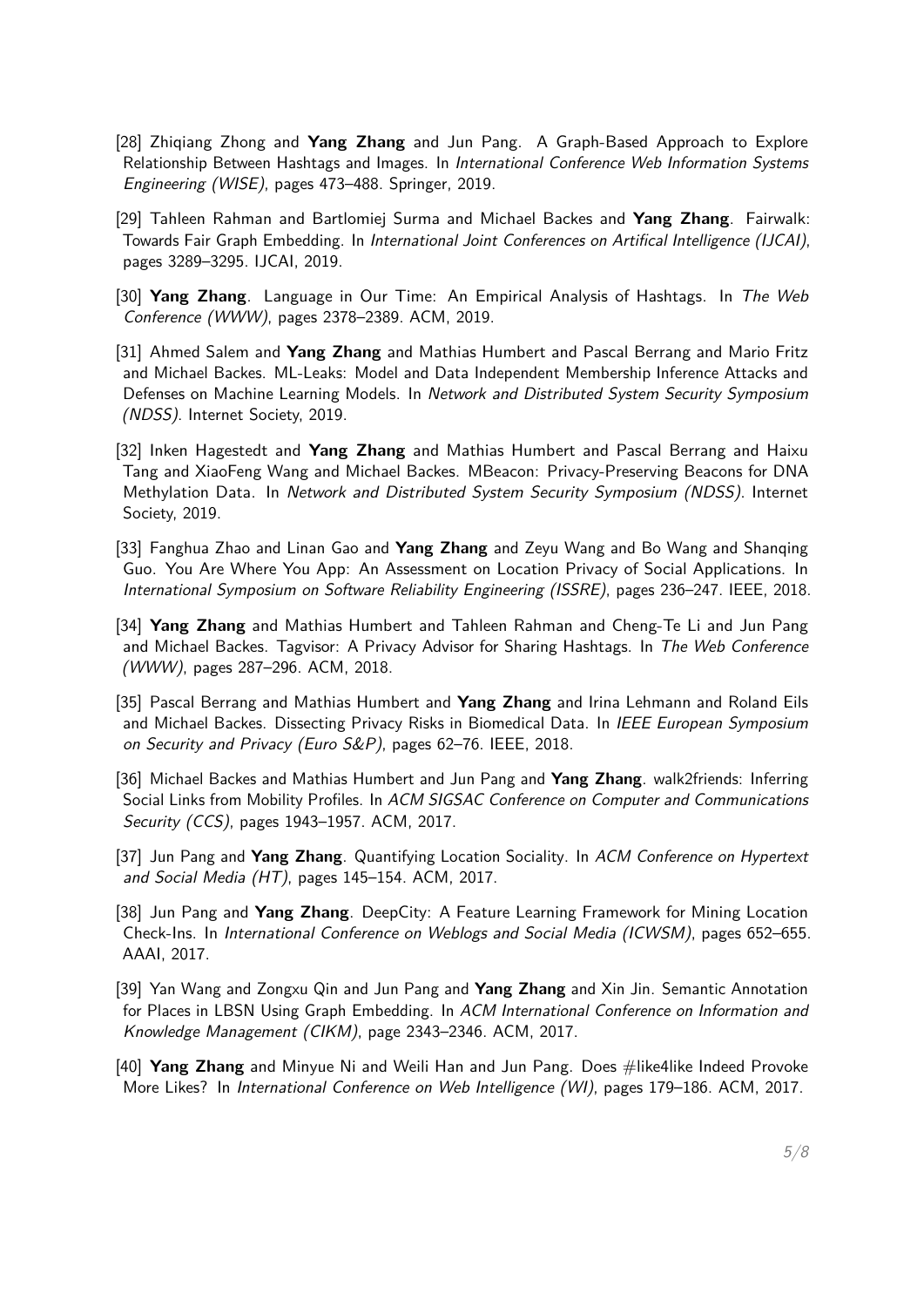- [41] Minyue Ni and **Yang Zhang** and Weili Han and Jun Pang. An Empirical Study on User Access Control in Online Social Networks. In ACM Symposium on Access Control Models and Technologies (SACMAT), pages 12–23. ACM, 2016.
- [42] Jun Pang and Polina Zablotskaia and **Yang Zhang**. On Impact of Weather on Human Mobility in Cities. In International Conference Web Information Systems Engineering (WISE), pages 247–256. Springer, 2016.
- [43] Jun Pang and **Yang Zhang**. Location Prediction: Communities Speak Louder than Friends. In ACM Conference on Online Social Networks (COSN), pages 161–171. ACM, 2015.
- [44] **Yang Zhang** and Jun Pang. Distance and Friendship: A Distance-based Model for Link Prediction in Social Networks. In Asia-Pacific Web Conference (APWeb), pages 55–66. Springer, 2015.
- [45] Jun Pang and **Yang Zhang**. Event Prediction with Community Leaders. In Conference on Availability, Reliability and Security (ARES), pages 238–243. IEEE, 2015.
- [46] Marcos Cramer and Jun Pang and **Yang Zhang**. A Logical Approach to Restricting Access in Online Social Networks. In ACM Symposium on Access Control Models and Technologies (SACMAT), pages 75–86. ACM, 2015.
- [47] Jun Pang and **Yang Zhang**. Cryptographic Protocols for Enforcing Relationship-based Access Control Policies. In Annual IEEE Computers, Software and Applications Conference (COMPSAC), pages 484–493. IEEE, 2015.
- [48] Jun Pang and **Yang Zhang**. Exploring Communities for Effective Location Prediction. In International Conference on World Wide Web (WWW), pages 87–88. ACM, 2015.
- [49] **Yang Zhang** and Jun Pang. Community-driven Social Influence Analysis and Applications. In International Conference on Web Engineering (ICWE). Springer, 2015.
- [50] Jun Pang and **Yang Zhang**. A New Access Control Scheme for Facebook-style Social Networks. In Conference on Availability, Reliability and Security (ARES), pages 1-10. IEEE, 2014.

**Journal**. . . . . . . . . . . . . . . . . . . . . . . . . . . . . . . . . . . . . . . . . . . . . . . . . . . . . . . . . . . . . . . . . . . . . . . . . . . . . . . . . . . . . . . . . . . . . . . . . . . . . . . . . .

- [51] Cheng-Te Li and Cheng Hsu and **Yang Zhang**. FairSR: Fairness-aware Sequential Recommendation through Multi-Task Learning with Preference Graph Embeddings. ACM Transactions on Intelligent Systems and Technology, 2022.
- [52] Xinlei He and Qingyuan Gong and Yang Chen and **Yang Zhang** and Xin Wang and Xiaoming Fu. DatingSec: Detecting Malicious Accounts in Dating Apps Using a Content-Based Attention Network. IEEE Transactions on Dependable and Secure Computing, 2021.
- [53] Bo-Heng Chen and Cheng-Te Li and Kun-Ta Chuang and Jun Pang and **Yang Zhang**. An Active Learning-based Approach for Location-aware Acquaintance Inference. Knowledge and Information Systems, 2018.
- [54] Jun Pang and **Yang Zhang**. A New Access Control Scheme for Facebook-style Social Networks. Computers & Security, 2015.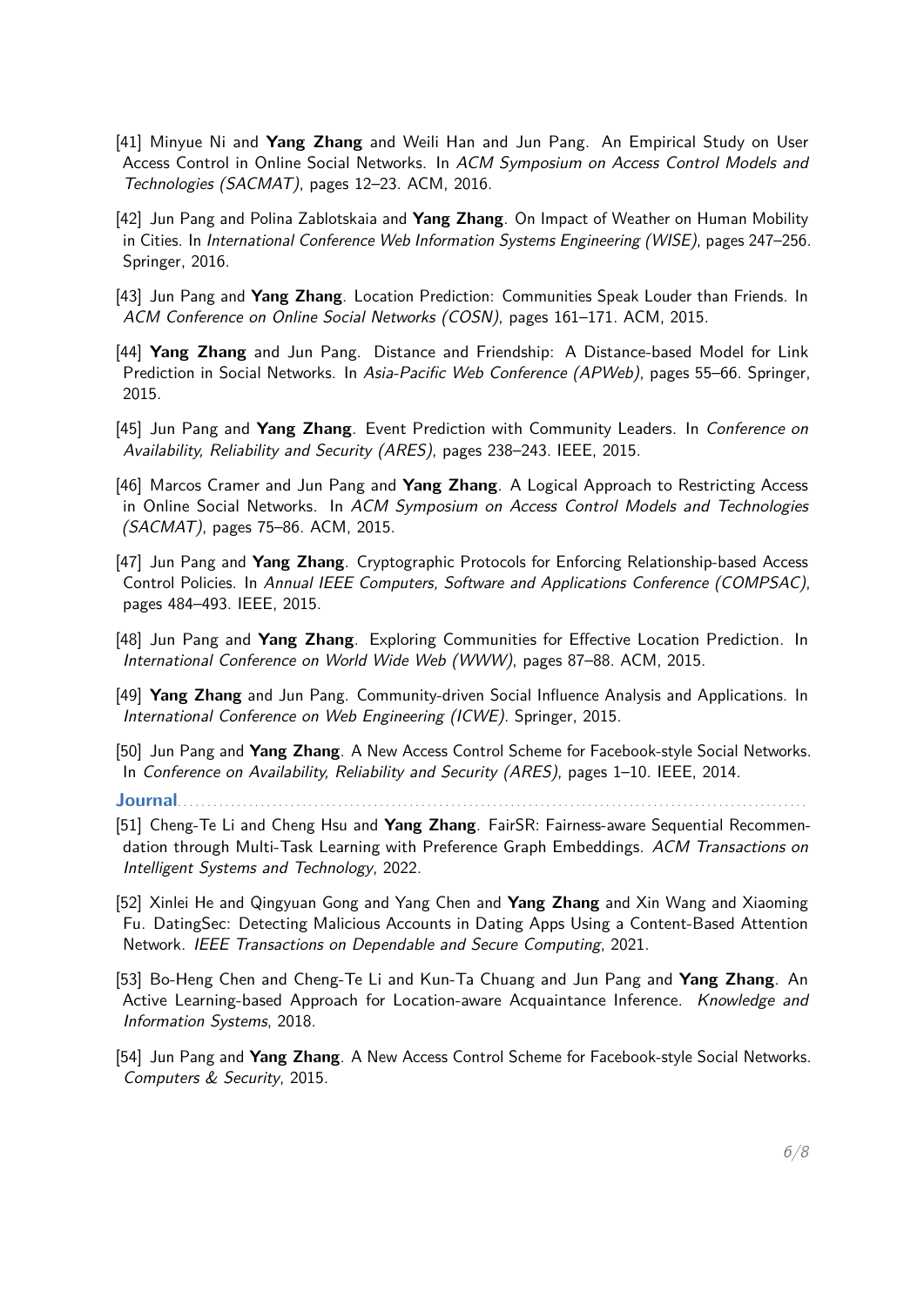# **Teaching**

- { Advanced Lecture: Machine Learning Privacy (2022 Summer)
- { Seminar: Data-driven Understanding of the Disinformation Epidemic (2022 Summer)
- <sup>o</sup> Seminar: Privacy of Machine Learning (2021 Winter)
- { Advanced Lecture: Privacy Enhancing Technologies (2021 Summer)
- { Seminar: Data-driven Understanding of the Disinformation Epidemic (2021 Summer)
- <sup>o</sup> Seminar: Data Privacy (2020 Winter)
- { Advanced Lecture: Privacy Enhancing Technologies (2020 Summer)
- { Seminar: Data-driven Approaches on Understanding Disinformation (2020 Summer)
- <sup>o</sup> Seminar: Data Privacy (2019 Winter)
- { Advanced Lecture: Privacy Enhancing Technologies (2019 Summer)
- o Seminar: Biomedical Privacy (2019 Summer)
- <sup>o</sup> Seminar: Data Privacy (2018 Winter)
- { Advanced Lecture: Privacy Enhancing Technologies (2018 Summer)
- <sup>o</sup> Seminar: Adversarial Machine Learning (2018 Summer)

#### **Students**

| Ph.D. Students                           |                                                                       |
|------------------------------------------|-----------------------------------------------------------------------|
| <b>Boyang Zhang</b>                      | <b>CISPA Helmholtz Center for Information Security</b><br>12/2021 -   |
| Zheng Li                                 | <b>CISPA Helmholtz Center for Information Security</b><br>$2/2021 -$  |
| Xinlei He                                | <b>CISPA Helmholtz Center for Information Security</b><br>$2/2020 -$  |
|                                          |                                                                       |
| <b>Yuan Xin</b><br>with Michael Backes   | <b>CISPA Helmholtz Center for Information Security</b><br>$3/2022 -$  |
| <b>Yugeng Liu</b><br>with Michael Backes | <b>CISPA Helmholtz Center for Information Security</b><br>$1/2022$ -  |
| Wai Man Si<br>with Michael Backes        | <b>CISPA Helmholtz Center for Information Security</b><br>11/2021 -   |
| Hai Huang<br>with Michael Backes         | <b>CISPA Helmholtz Center for Information Security</b><br>$11/2021$ - |
| <b>Yiting Qu</b><br>with Michael Backes  | <b>CISPA Helmholtz Center for Information Security</b><br>$11/2021$ - |
| <b>Rui Wen</b><br>with Michael Backes    | <b>CISPA Helmholtz Center for Information Security</b><br>$10/2021$ - |
| <b>Ph.D. Preparatory Phase</b>           |                                                                       |
| <b>Zeyang Sha</b>                        | <b>CISPA Helmholtz Center for Information Security</b><br>10/2021 -   |